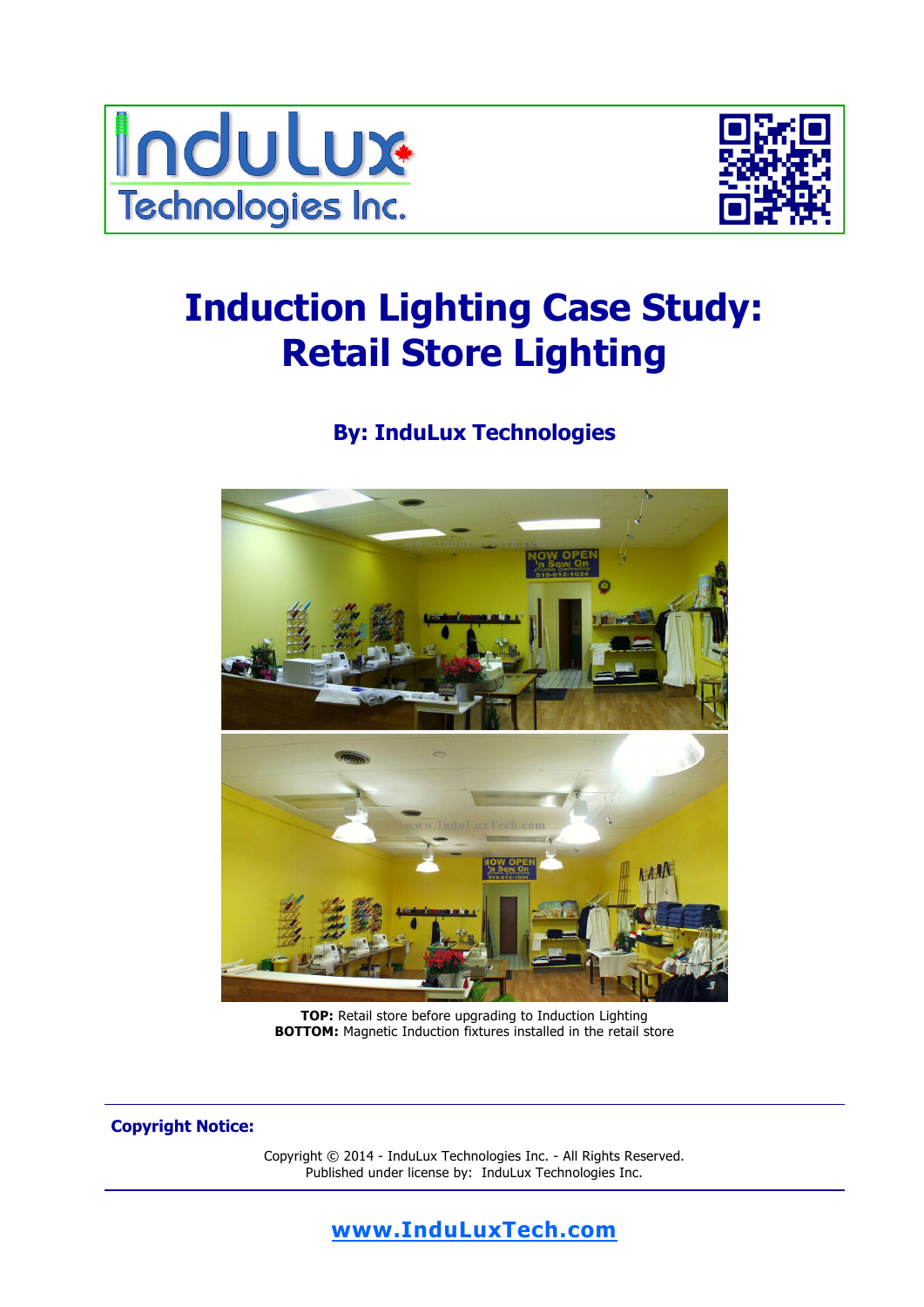# **Induction Lighting Case Study: Retail Store Lighting**

#### **By: InduLux Technologies**

 The retail store is located close to the central square in downtown Goderich, Ontario. The premises is a small custom embroidery and fabric item gifts store. Gift items are sewn and embroidered at 6 workstation areas in the retail store so that customers can have items personalised while they shop. The store also produces larger orders of custom embroidered items such as sports team shirts and jackets, caps, canvas tote bags, aprons and other embroidered items.

 The premises consists of a 50.2 square meters (540 sq. ft) retail area with a large, west facing, floor-to-ceiling glass window at the front, flanked by a glass door. There are two smaller areas; one for storage (where the existing fluorescent lighting was not changed) and one of approximately 8.9 square meters (96 sq. ft.) with a wall-to-wall table for fabric cutting.

 The type of work being done relies on fine vision for dealing with small stitching. Colour rendering is an important issue when matching the colours of embroidered corporate logos. The store had only been open for a few weeks and already the owner and staff of the store complained that the lighting was not bright enough over the embroidery machines and was also uneven - especially in the far corners of the store (see photo below).



**BEFORE:** The retail store lit with 4-tube florescent troffer fixtures. Note the uneven light distribution, with the far left corner of the store, where three sewing machines were located, being particularly dim.

#### **Facility:**

The main store area was originally lit by means of five 2 X 4 suspended ceiling "troffer" type fixtures each using four 40W fluorescent tubes with dual "coil and core" type ballasts. In addition, there was a suspended wire track-lighting system using eight 20W, MR16, halogen incandescent lamps for spotlighting merchandise on shelves and wall display boards.

 The lighting load in the retail store area was 800 watts for the 5 fluorescent troffers and 160 watts for the track lights. When the ballast overhead is included, the total lighting load in the retail area was 1,060 watts (1.06 kWh).

 The fabric cutting area at the back was lit with a poorly placed, ceiling mounted, dual tube florescent fixture with a "core and coil" type ballast nominally consuming 80 watts. The actual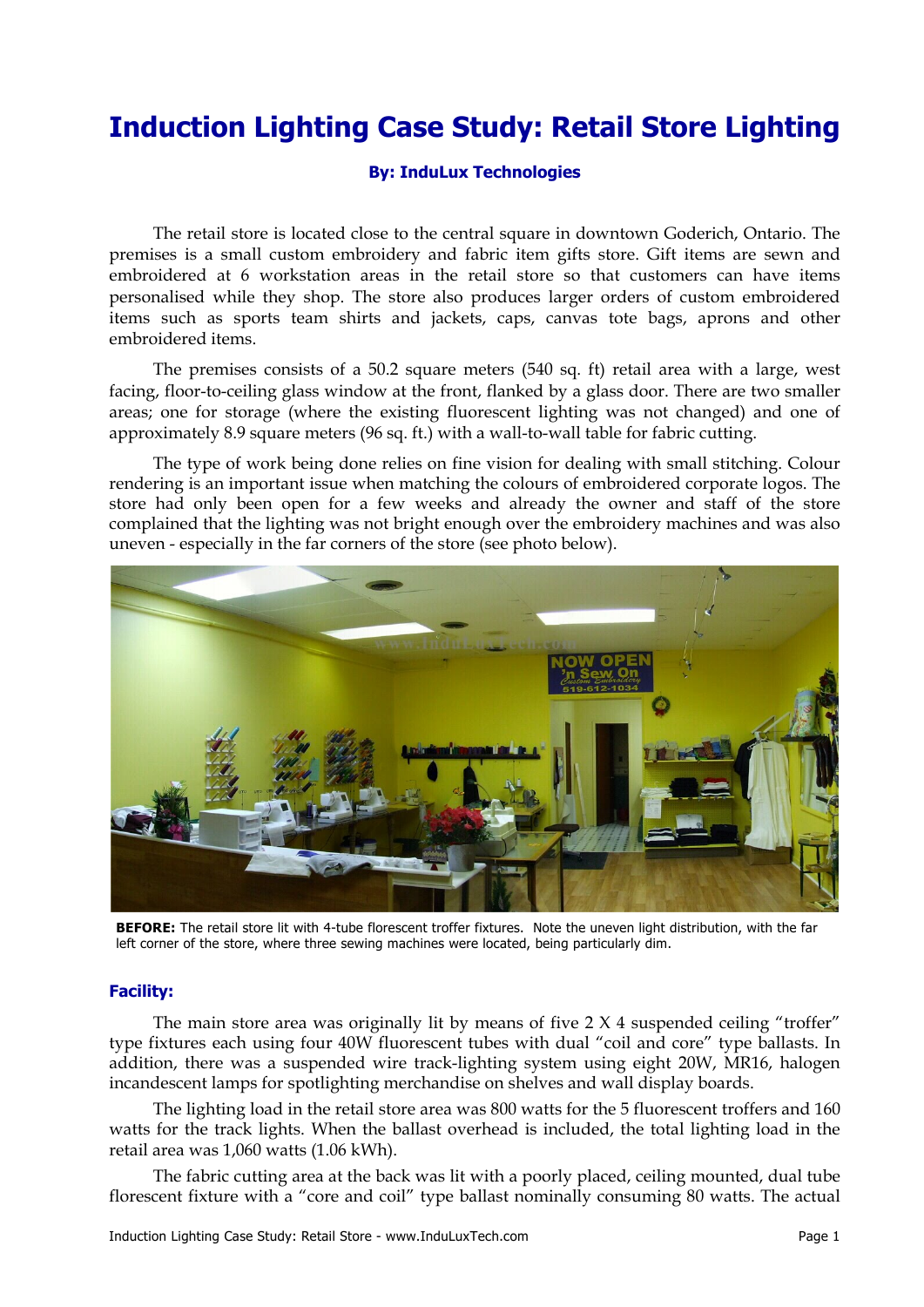power consumption was 90 watts of power with the ballast overhead included.

 The total electrical load of the fluorescent and track lighting in the retail area and the fabric cutting area was 1,150 Watts (1.15 kWh).

#### **Initial Measurements:**

Detailed light level measurements (see diagram below) at each workstation and in the merchandise display area of the store were taken before the lighting renovations began (the measurements are shown in blue) using a "Cooke Cal-Light 400 calibrated precision lightmeter"<sup>[1]</sup> and were taken in Lux (Lx). The readings were taken at night so as to eliminate the effects of daylight entering through the glass storefront and glass entry door.



 Before the lighting renovations, the light levels varied from a low of 199.1 Lux to a high of 706 Lux - with an average lighting value of 365.8 Lux in the retail store area. The average was computed by adding the readings from all areas and then dividing by  $9$  [(719 + 507 + 379 + 178.2)  $+ 204.6 + 143.2 + 199.1 + 255.8 + 706 = 3291.9$ /9 = 365.8 Lux] As can be noted from the readings in the diagram above, the work areas varied widely in light levels.

 The light level in the fabric cutting area was 79.3 Lux as measured in the center of the wallto-wall cutting table (this figure was not included in the average calculation).

#### **Retail Lighting Renovation Design Objectives:**

 The objective was to raise light levels at all the sewing machines and generally in the whole store. The Illumination Engineering Society (IES) recommends levels of 200 to 500 Lux for "Performance of visual tasks with high contrast or large size" - with higher levels recommended for working with small objects or critical assembly work. Some of the computerised embroidery machines in use have display screens and thus the Ontario Ministry of Labour regulations also had to be observed[2].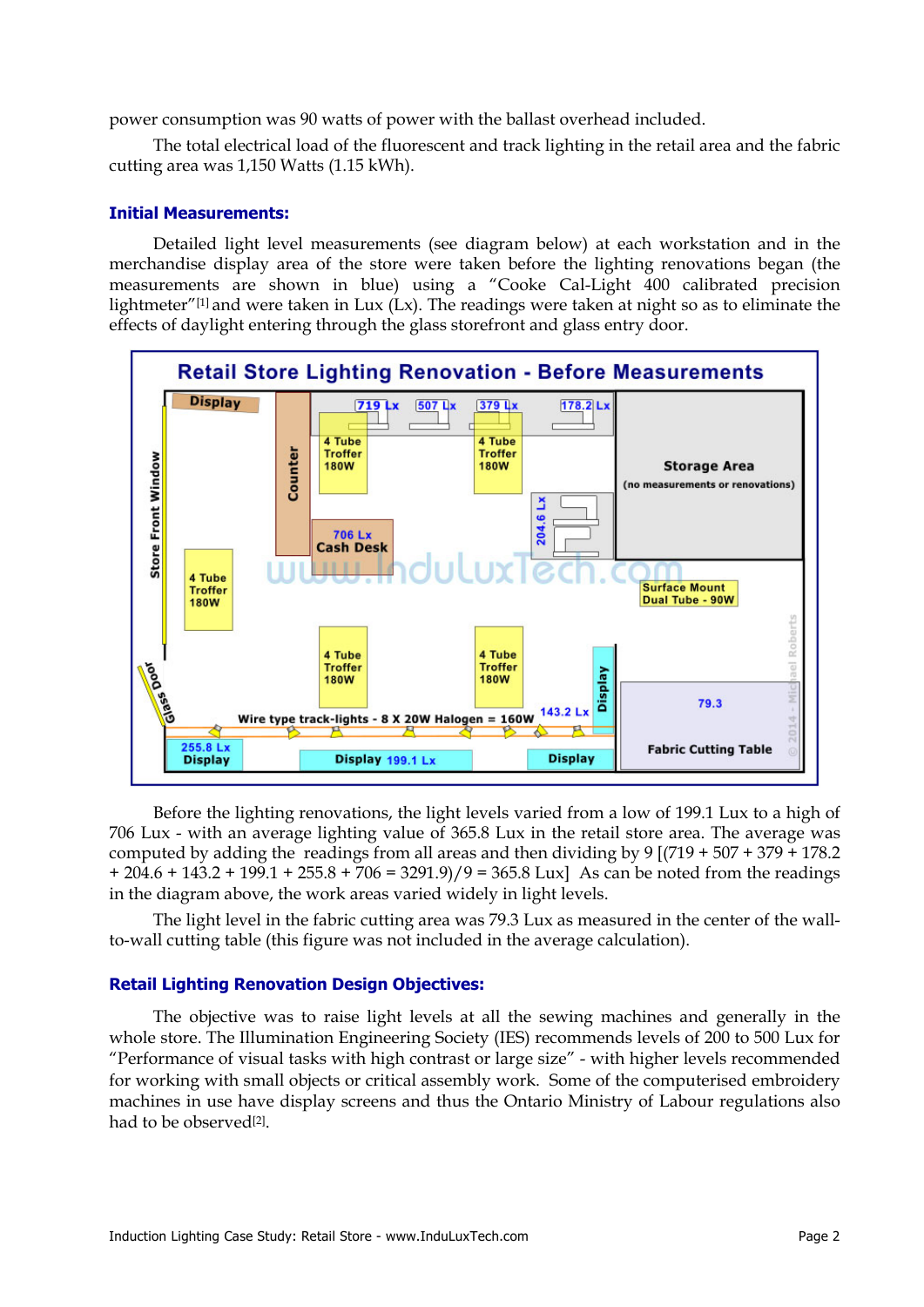Since the staff working in the store were older, and the tasks involved working with fine stitches, the objective was to raise the light levels to a minimum of 500 Lux at the sewing machines. A secondary objective was to reduce overall electrical power consumption for lighting in the store.

 The existing troffer fixtures in the store were to be left in place and the new fixtures would be wired into their circuits to reduce the costs of the lighting upgrade/renovations.

#### **Lighting Renovations:**

 Six, low profile, Lowbay type induction lamp fixtures[3] with prismatic diffusers were chosen to light the main store area. The prismatic diffusers allow for some light to project onto the ceiling to eliminate the "cave effect" caused by a dark ceiling. The low profile Lowbay fixtures were chosen not only for their aesthetic appeal, but because the ceiling height was just over 3 meters (9.84 feet) and larger fixtures would have hung down further changing the apparent ceiling height.

 The existing fluorescent troffer fixtures were disconnected but were left in place in the suspended ceiling to save the cost and mess involved in removing them. Four of the induction lamp fixtures were equipped with 120W lamps. The two fixtures at the front of the store, where there was an abundance of natural light entering through the window and door (even on cloudy days), were equipped with 80W lamps - all the induction lamps were 4100K type. 4100K lamps were chosen as some people find the 5000K and 6500K to be "cold" while the 4100K appears bright and provides a high S/P ratio with good colour rendering.



 The placement of the fixtures was generally symmetrical with the exception of one of the fixtures at the front of the store (see diagram above for layout). This was placed closer to the storefront window as the store has a hinged display wall which is moved to an approximately 45 degree angle when the store is closed. The placement of this fixture, and wiring it to a separate circuit, allows it to remain on at night to light the merchandise displayed in the storefront window. The replacement fixtures were 120 watt models for the store interior and 80 watt models at the front as less lighting was needed there due to the daylight from the windows.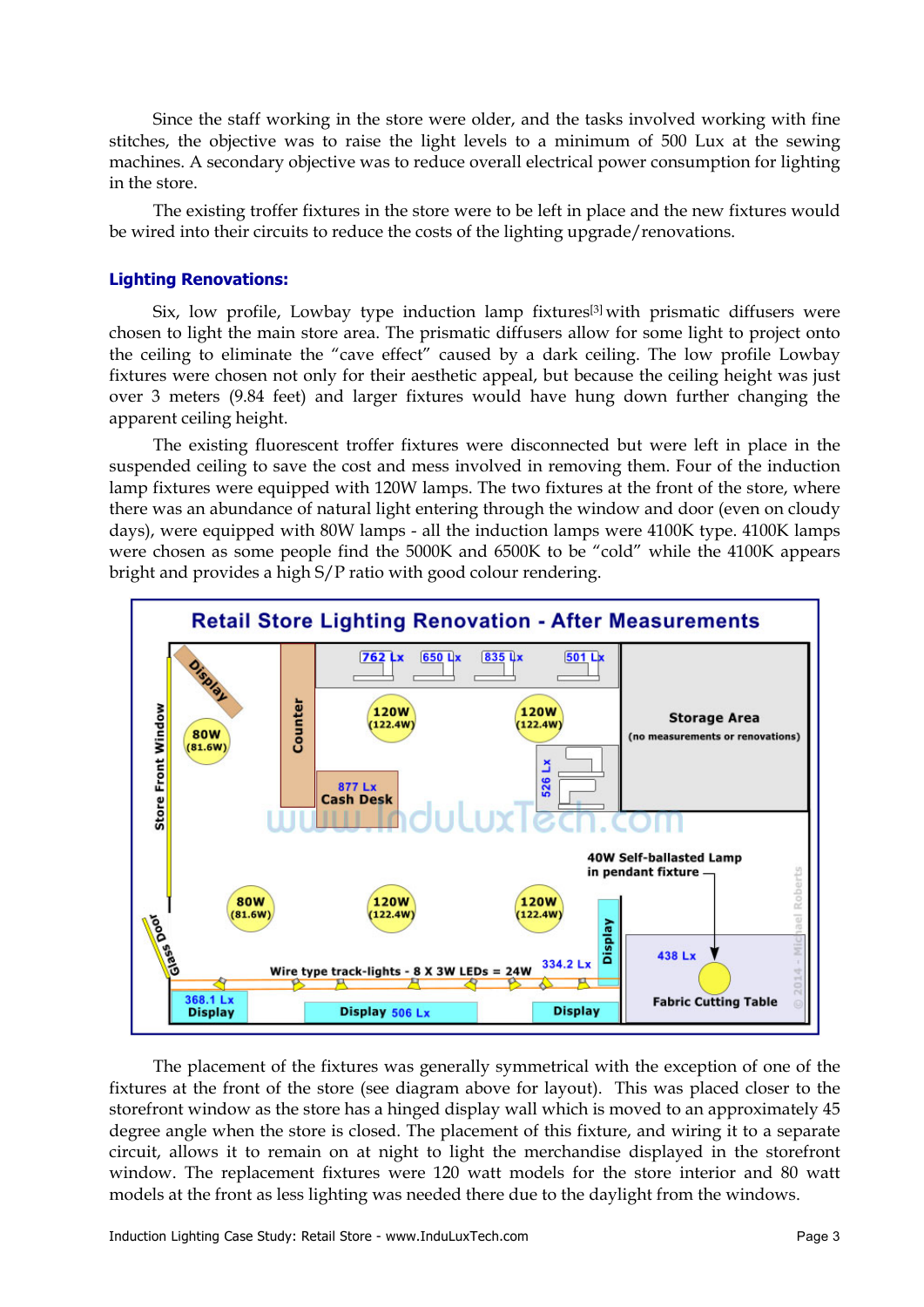The eight, 20W, MR16 halogen lamps in the track lighting were removed and replaced with 3W, LED, MR16 lamps to light the display areas. No changes to the track lighting were required to accommodate these lamps as they are a direct plug-in replacement.

 The dual 40W fluorescent tube surface-mounted fixture in the fabric cutting area, was removed and replaced with a 40W, self-ballasted, 5000K induction lamp in a pendant fixture mounted over the center of the wall-to-wall table at a height of 1 metre above the work surface. A 5,000K lamp was chosen to provide colour rendering closer to daylight when cutting and assembling fabrics for production where colour matching is an important factor.

 As can be noted from the diagram (above) and seen in the "after" photo (top of next page), the work areas are now more uniformly lit and all of the work stations are at, or above, the recommended 500 Lux for fine work.

#### **Final Measurements:**

Detailed measurements were taken after the new induction lighting fixtures were installed - again at night so as to eliminate the effects of daylight from the glass storefront.

 After the lighting upgrade (see diagram on previous page - readings in Lux [Lx] shown in blue), the light levels varied from a low of 334.2 Lux to 877 Lux - with an average lighting value of 595.5 Lux - an increase of over 55%. The average was computed by adding the readings from all areas (except fabric cutting) and then dividing by  $9 [(762 + 650 + 835 + 501 + 526 + 334.2 + 506$  $+368.1+877=5359.3$  $/9=595.5$  Lux].

 The VEL (Visually Effective Lux/Lumens[4]) for the store was not calculated since the fluorescent lighting which was replaced, had an S/P Ratio of 1.54, while the induction lamps have an S/P Ratio of 1.62 - a difference of about 5% which is not noticeable.

 The light level in the fabric cutting area was measured at 438 Lux in the center of the wallto-wall cutting table. This is just slightly below the recommended levels, but the 5000K induction lamp which was installed has an S/P ratio of 1.96 yielding an adjusted reading of 858.4 VEL with much improved colour rendering.

 The higher colour temperature of the replacement LED lamps in the track lighting (S/P Ratio of 1.9) improved the colour rendering of the merchandise displayed on the wall racks.

#### **Comparison of Electrical Power Consumption:**

The total electrical load of the old fluorescent lighting in the retail area and the fabric cutting area (with ballast overhead included) was 990 watts. The halogen track lights contributed an additional 160 watts for a total of 1,150 watts (1.15 kWh).

 The total electrical load of the new magnetic induction and LED lighting installed in the premises (including the ballast overhead) is 717 Watts (.717 kWh) - an energy reduction of 433 Watts (.433 kWh).